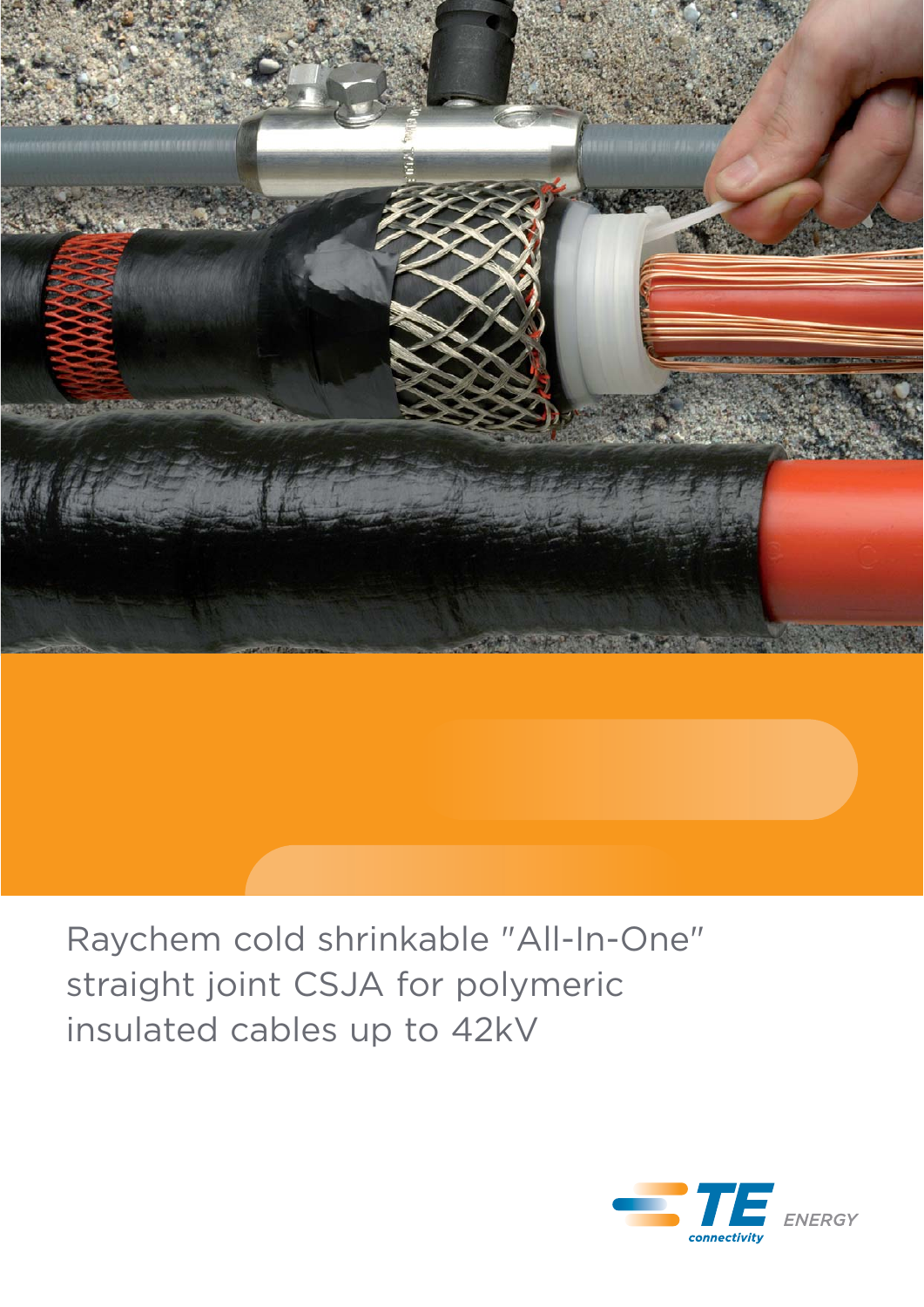# **Raychem cold shrinkable "All-In-One" straight joint CSJA for polymeric insulated cables up to 42kV**

#### **Features**

- Joint body, earthing system and rejacketing pre-expanded on one holdout system
- Single piece silicone rubber joint body with high mechanical expansion capability allows a wide application range
- Electrical stress control of the screen cut area by integrated conductive geometrical stress cones
- Electrical stress control of the connector area by an integrated screened connection area (Faraday cage)
- Well-known and easy-to-install holdout system
- Short parking distance required
- Easy-to-install joint system with short installation time
- Exceeds CENELEC HD 629.1, requirements which include IEC, BS, VDE and other international specifications
- Mechanical shear bolt connector to IEC 61238-1 is supplied with the kit

**1 2**

• Proven shield continuity concept



#### **1 Mechanical shear bolt connectors**

Raychem joints CSJA are provided with mechanical connectors fitted with shear head bolts to ensure a reliable connection for different conductor materials, shapes and types used in today's network. The pre-set shear torque of the bolts ensures that the correct contact pressure is always achieved. The specially designed contact surface on the inside of the connector breaks up any oxide layer and ensures reliable service over the entire life of the joint. Different sizes of mechanical connectors with wide application ranges are available. The connectors have been tested in accordance with IEC-61238-1 class A. For the installation of mechanical connectors using shear-head bolts a cordless impact wrench can be supplied (IT-1000-023).



## **2 Pre-expanded silicone joint body**

The silicone rubber joint body is delivered in a pre-expanded condition on a spiral holdout system. Silicone materials with excellent mechanical properties allow high expansion forces and therefore guarantee a wide application range. Integrated stress control mechanism and conductive outer layer provide exceptional electrical performance. The joint body can be easily removed from the spiral holdout with low release forces, particularly designed for joint applications.

#### **3 Electrical stress control**

Electrical stress control is fully integrated in the silicone joint body by well defined conductive areas. Conductive cones with an exactly defined geometrical design over the screen cut area provide excellent electrical stress control. The electrical stress control of the connector area is made with an integrated conductive screen performing as a Faraday cage. The coverage of voids and edges at the connection area with void fillers is not necessary.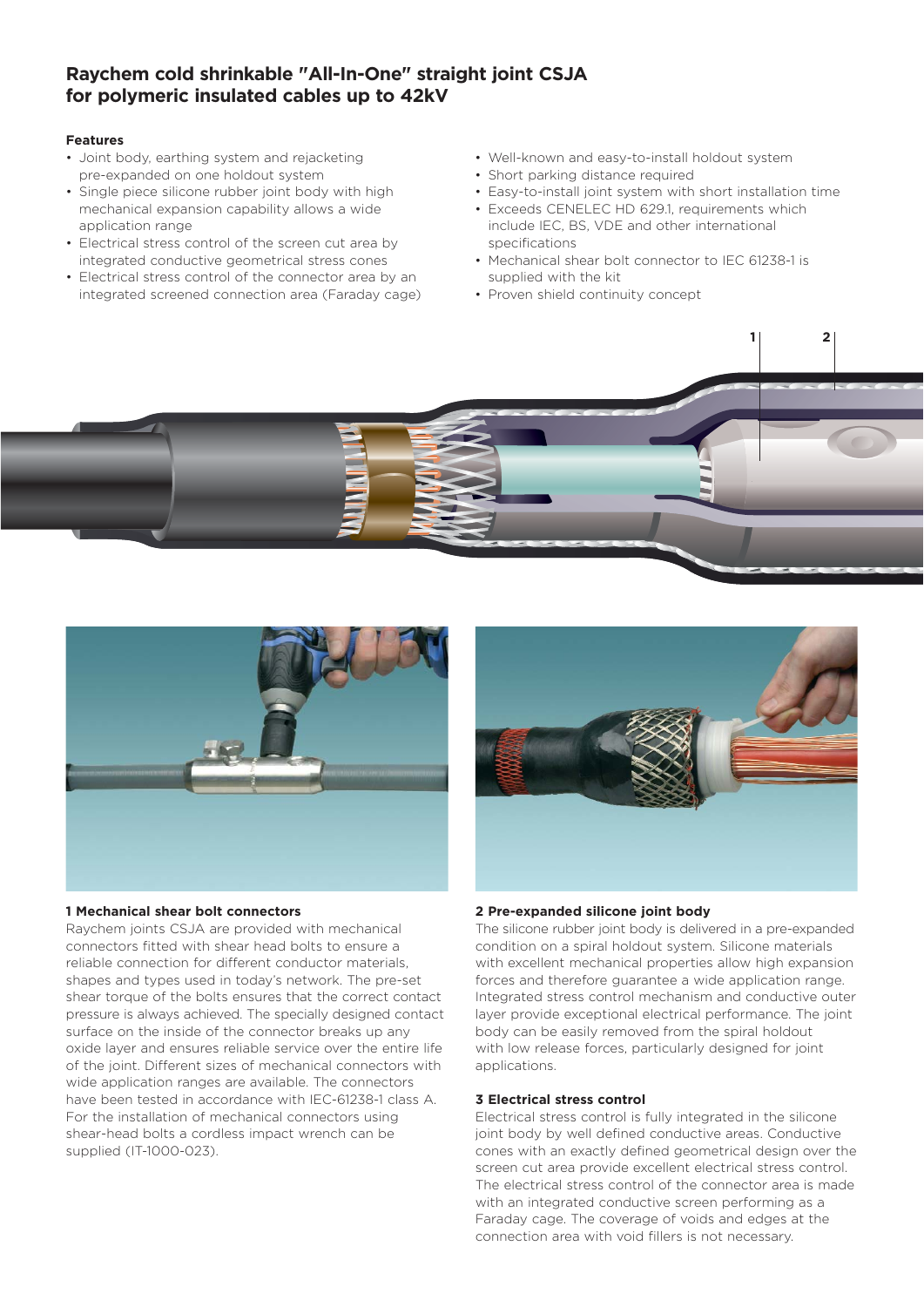#### **General**

Raychem joints CSJA offer a reliable, fast and easy-toinstall jointing system to assure and maintain high network reliability. All key components are pre-expanded on one holdout system, allowing a very short parking length during cable preparation. A silicone rubber joint body with integrated geometrical stress cones and Faraday cage provides

excellent electrical stress control. Raychem joints CSJA are designed to cover a wide range of applications and to accommodate the variety of cable and conductor types in the networks. Range-taking mechanical connectors ensuring reliable installation and service are supplied with the kit.





#### **4 Shield continuity**

The integrated pre-expanded copper mesh is connected to the cable screens by constant force roll springs. This connection method reliably operates during load-cycling and thermal short circuits of the conductors on all cable types regardless of whether the oversheath is PVC or PE. It provides a smooth profile which is resistant to mechanical impacts. The solderless earth connection has more than 25 years service experience in Raychem joint systems used worldwide.



## **5 Outer sealing and protection**

Raychem joint CSJA has an integrated outer protection system which is already expanded onto the joint body and requires no additional parking distance. Our EPDM sleeve combined with a high performance sealant forms a reliable moisture seal and corrosion protection. It is easy to install by just rolling out the flipped back rejacketing.